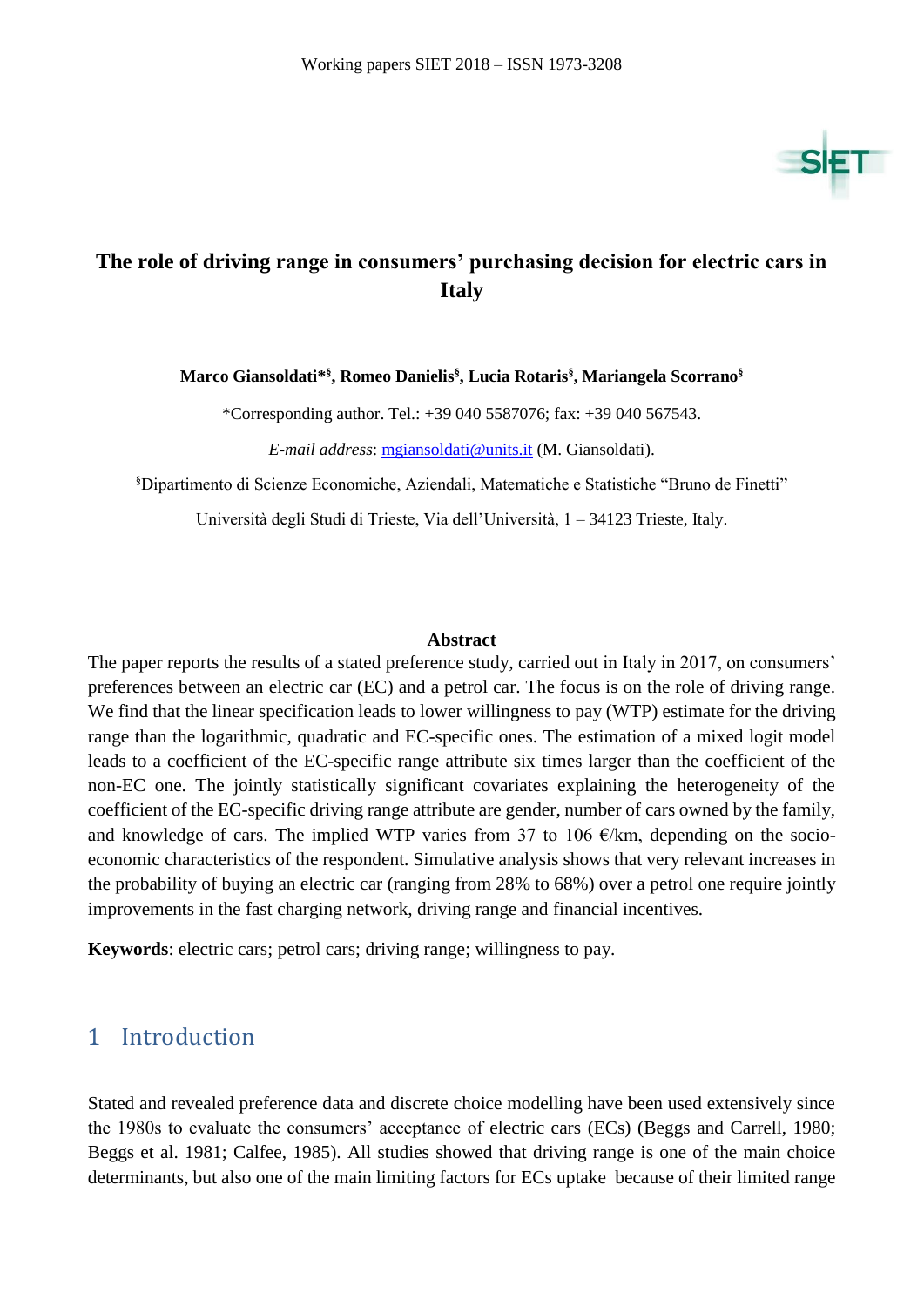(Brownstone et al. 2000; Mabit and Fosgerau, 2011, Hess, et al. 2012). Recent surveys on the importance of driving range on purchase choice decisions are provided by Egbue and Long (2012), Coffman et al (2017), and Kim et al. (2017).

Different model specifications have been used to measure the impact of a 1-mile variation on a EC choice probability such as the linear, quadratic, logarithmic, piece-linear and EC-specific specification, resulting in quite different WTP estimations. Dimitropolous et al. (2013) review such studies and argue that non-linear specifications are superior to the linear ones. Other authors dispute such conclusion. For instance, Bahamonde-Birke and Hanappi (2016) find that their sample perceives gains in the driving range linearly and explain it with the inexperienced regarding the use of electric vehicles. Cherchi (2017) tests several non-linear specifications and finds that also in her case the linear specification is the one performing the best. To contribute to this debate we will compare the different specifications using our data collected in Italy in 2017.

It is also still widely researched how socio-economic, technological, mobility, geographical and infrastructural factors influence car purchase decisions and ECs' acceptance. All studies (e.g., Ziegler, 2012, and Link et al., 2012) find that economic and technological attributes such as purchasing price, annual operating cost, acceleration, driving range, motor power, charging time, are  $CO<sub>2</sub>$  emissions are crucial determinants, Socio-demographic variables such as sex, income, education are also found to play a role. Attitudinal, psychological, experience and environmental awareness variables are modeled and tested by Daziano and Chiew (2012), Daziano (2013) and Cherchi (2017), finding empirical evidence on their statistical significance. Vehicle ownership and mobility patterns of the respondents – such as number of car in the household, garage ownership, urban\intercity mobility, annual travel distance or percentage of longer trips – appear also to influence car choice (e.g. Valeri and Danielis, 2015). It is important to distinguish amongst car segments (small, medium, luxury or sports cars) and ownership types (private vs. company car) (Jensen et al., 2013). ECs' acceptance is, moreover, dependent on infrastructural and policy variables such as service\charging station availability, remission of parking fees, number of spaces reserved for ECs, free entry in environmental zones, access to dedicated bus lanes, and fiscal incentives (Ziegler, 2012; Link et al., 2012; Hackbarth and Madlener, 2013; Hoen and Koetse, 2014; Cherchi, 2017). Some studies investigate also differences among specific cities, states, and countries (Tanaka et al., 2014).

The studies carried out up to a decade ago suffered from the limitation that ECs were unknown or relatively new so that respondents had little or no direct experience with ECs' driving range, leading them to provide likely incorrect valuations. Nowadays, ECs' uptake is gradually expanding. ECs' driving tests are offered by most car manufactures and numerous blogs or video reports are available in the Internet documenting the pros and cons of ECs, with special attention to driving range limitation and charging issues. Scientific and economic development made it possible to increases ECs driving range, with some car models (e.g., the one released by Tesla Motors) gradually catching up with conventional cars range. Moreover, the charging infrastructure is rapidly developing, becoming more densely and evenly distributed over the territory and allowing faster charging rates (up to 350 kW). Consequently, we deemed it worthwhile to carry out a new survey, focusing our attention on the consumer's evaluation of the ECs' driving range in a discrete choice modeling framework, with the aim to assess its importance relative to other car features.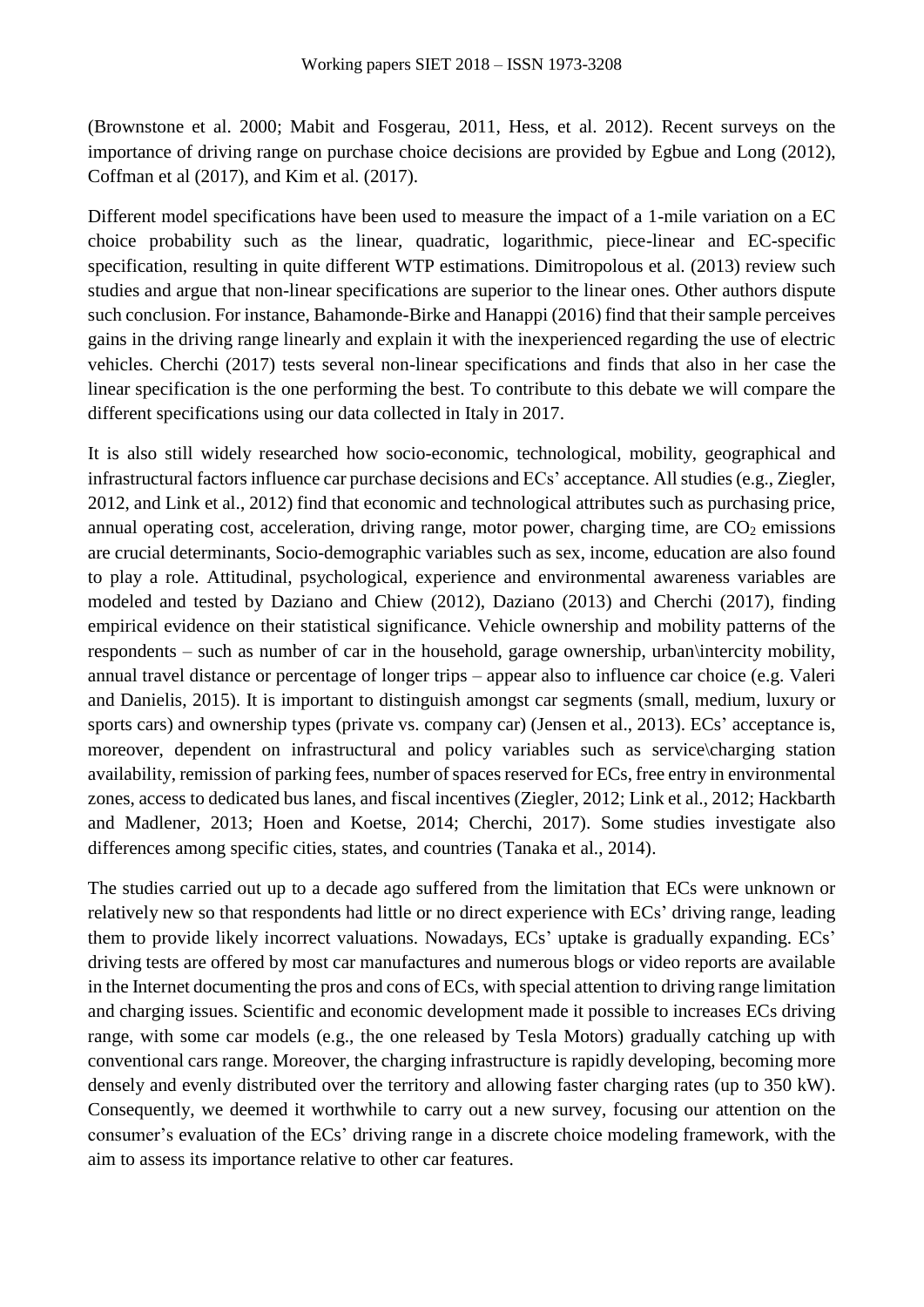This paper contributes to the literature by: a) collecting and estimating recent Italian consumers' preference data regarding car choice; b) testing the statistical performance of alternative driving range specifications in the random utility model; c) evaluating the implicit WTP and comparing it with the results so far presented in the literature; d) estimating the main covariates that impact ECs' driving range; e) carrying out scenario analysis to assess the driving range impact of ECs uptake.

Apart from the various interesting methodological aspects tackled in the paper, we believe that the results obtained could be of value both to the automotive industry and to policy makers aiming at incentivizing ECs uptake due to their favorable environmental and energy efficiency.

# 2 Stated choice experiment and data collection

Disaggregate demand analysis based on the random utility theory is one of the most established approaches to estimate demand (McFadden, D., 1981; Ben-Akiva and Lerman, 1985; Train, 2002). The probability that an individual chooses the alternative with the highest utility, among a specific set of choice profiles, is estimated, and the main factors that influence her/his choice are identified. Assuming that the parameters in a utility function have a random nature, the mixed logit model allows for preference heterogeneity and permits to identify its main determinants (McFadden and Train, 2000).

The mixed logit model is estimated with data deriving from interviews administered in 2017 in the Friuli Venezia Giulia region, located in the north-east of Italy. Currently, the Region has a very low ECs uptake (less than 1%), despite recent financing incentive set up by the Regional Administration both to purchase ECs and to install charging stations. The number of charging station has been rapidly increasing in the last year but only 3 fast charging stations with 10 stalls (including 8 Tesla stalls) are currently available.

The interviews consisted in a questionnaire divided into two parts. In the first part the respondent was asked to supply socio-economic information, while in the second part was confronted with 10-12 stated choice scenarios. The socio-economic information includes: 1) personal information 2) car and garage ownership; 3) mobility habits; 4) car knowledge and attitude towards ECs. An example of choice scenario is illustrated in [Figure 1.](#page-2-0) A decision was made to limit the number of attributes to 5 in order to avoid respondents' fatigue: brand, purchase price  $(\epsilon)$ , annual operating cost (gasoline, insurance, tax, maintenance) ( $\epsilon$ ), driving range (km), and the percentage of fuel service stations endowed with fast electric charging capability. For the same reason, the number of scenarios was also reduced from the initial 12 to 10, having tested insufficient respondents' attention during the last stages of the face-to-face interview.

<span id="page-2-0"></span>Figure 1. Example of state preference choice proposed to the respondent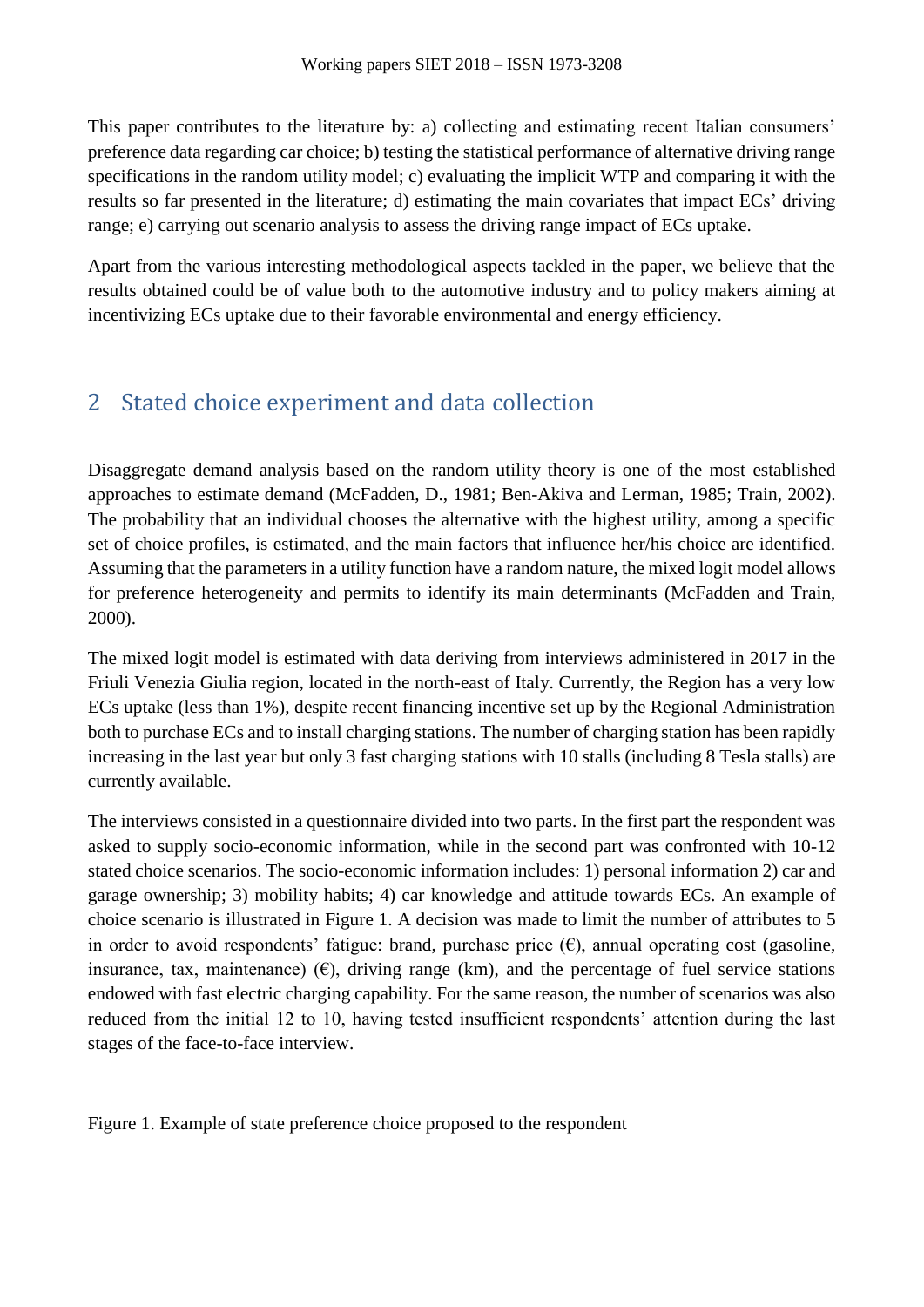

The 4 best-selling ECs in the Italian market were used in the choice scenarios: the VW E-Golf equipped with a 35.8 kWh battery, the Renault Zoe, the Nissan Leaf and the Daimler Smart forfour EQ, confronted with the petrol VW Golf, the Renault Clio, the Nissan Pulsar and the Daimler Smart forfour. Their picture was also provided. The Status Quo (SQ) attribute levels for each car were set equal to the Italian average values as reported in Table 1. They were varied as follows: i) four brands ; ii) purchase price: -20%, SQ, +20%, +40%; iii) driving range: SQ, +20%, +40%; iv) annual operating cost: -20%, SQ , +20%; v) the percentage of fuel service stations endowed with fast electric charging capability: SQ, +30%. +50%. The SQ for the annual operating costs attribute are based on Danielis et al. (2018). An efficient experimental design strategy was used with 2 waves in order to minimize the asymptotic standard error (Bliemer and Rose, 2010, 2011; Huber and Zwerina,1996; Yu et al., 2009).

----Table 1 about here-----

Three survey channels were used: Google-Forms (204 valid responses), 38 face-to-face interviews, and 110 collective paper-and-pencil interviews, of which 34 were discarded as lexicographic, for a total of 318 valid interviews. We tested whether the results were dependent on the channel used, finding no statistical difference.

### 3 Descriptive statistics of the sample

The sample of individuals we analyzed is quite heterogeneous and can be summarized as follows:

Socio-economic information:

- *Gender (%)*: Males; 61.3%; Females; 38.7%;
- *Age (%)*: From 18 to 30: 34.9%; From 30 to 60: 60.7%; More than 60: 4.4%;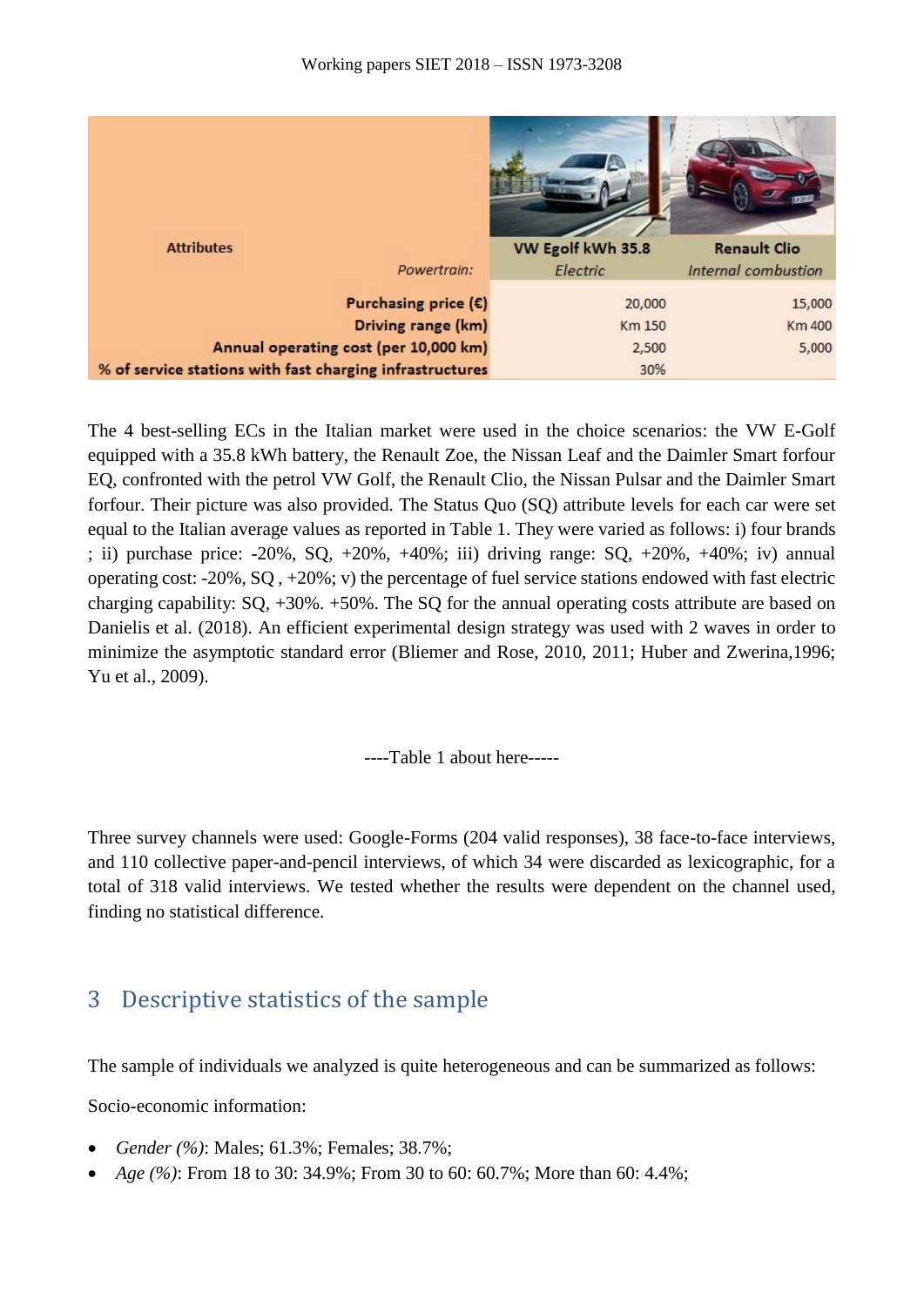- *Level of education (%)*: Middle school: 4.7%; High school diploma: 44.0%; Undergraduate degree: 43.7%; Postgraduate degree: 7.5%;
- *Current employment (%)*: Employee: 40.9%; Managerial employee: 10.7%; Entrepreneur: 13.5%; Student: 17.3%; Working-student: 2.5%; Retiree: 2.2%; Housewife: 2.8%; Unemployed: 2.2%; Other: 7.9%;
- *Net yearly household income (%)*: Less than  $€30,000$ : 27.0%; Between  $€30,000$  and  $€70,000$ : 47.2%; More than €70,000: 23.0%; Missing values: 2.8%;
- *Place of residency (%)*: Urban: 74.2%; Non-urban: 25.8%.

Car and garage ownership:

- *No. of owned cars in the family (%)*: 0 cars: <1%; 1 car: 17.3%; 2 cars: 50.9%; 3 cars: 21.7%; 4 cars: 7.2%; 5 cars: 2.2%; 6 cars: <1%;
- *Availability of a garage or car box (%)*: Yes: 81.4%; No: 18.6%.

### Car mobility habits:

- *Average distance by car per trip (%)*: ≤10 km: 30.8%; 11-50 km: 52.2%; 51-100 km: 8.8%; >100 km: 5.7%; Missing values: 1.9%;
- *Number of yearly return trips by car over 400 km (%)*: ≤11: 83.0%; >11: 17.0%.

Car knowledge and attitude towards ECs:

- *Self-evaluated level of expertise with cars (%) (1=None, 7=Very high)*: 1: 10.4%; 2: 10.7%; 3: 17.0%; 4: 17.0%; 5: 27.4%; 6: 12.9%; 7: 4.7%;
- *ECs knowledge (%) (our elaboration on respondents' knowledge on ECs' driving range and minimum time required for a full charge)*: Scarce: 50.9%; Good: 49.1%;
- *ECs' driving experience (%)*: Yes: 18.3%; No: 81.7%;
- *ECs' purchase intentions (%) (Reply to the following question: "Have you ever thought to buy an EC?" 1: "Yes", 2: "No, but I may think about it.", 3: "No. I do not think it is an option in the near future"*: Reply 1: 34.3%; Reply 2: 50.3%; Reply 3: 15.4%.

The most relevant feature of the sample for our analysis is that almost three quarters of the respondents live in urban areas and most of them own a garage. As for their ECs knowledge, half of them have a good knowledge, answering correctly to questions regarding ECs' range and charging time. However, only 18% had a direct driving experience. Surprisingly, most of them expressed an interest in buying an EC in the near future.

## 4 Driving range specification: comparison of functional forms

In our scenarios based on 8 car models currently available in the Italian market, ECs' driving range varies between 150 and 350 km, whereas petrol cars' range varies between 400 and 1,200 km. Four driving range specifications are possible according to the literature.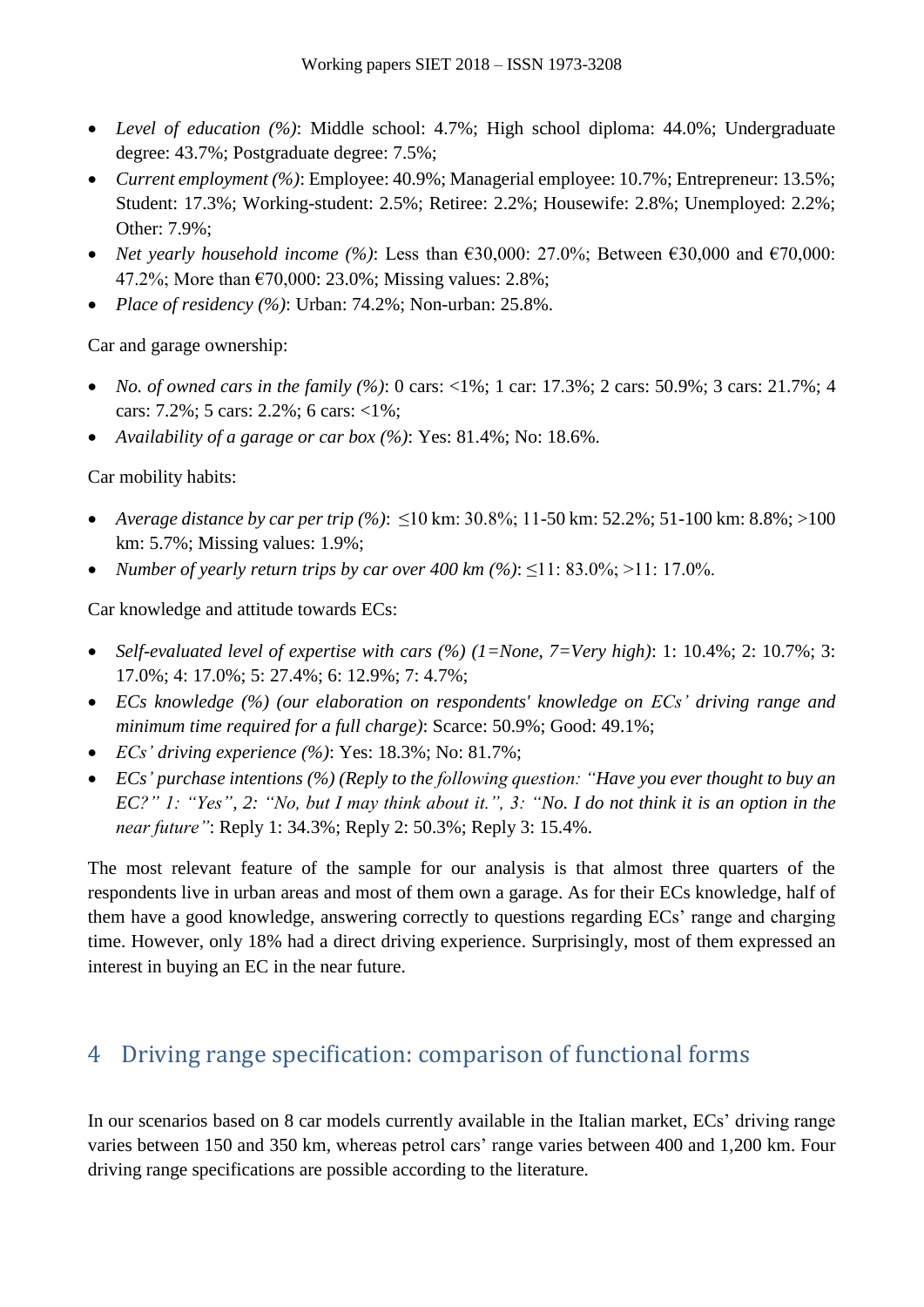A first group of authors (e.g. Knockaert, 2010; Christensen et al. 2012; Tanaka et al., 2014) suggest a linear specification:

 $U = ASC + \beta_{range}$ driving range + ….

A second group of authors (Mabit and Fosgerau, 2011; Link et al., 2012; Hess et al., 2012; Dimitropoulos et al., 2013; Hackbarth and Madlener, 2016) claim that the lognormal specification is superior since its non-linearity is consistent with the fact that the range coefficient is expected to decline as the driving range increases. This relationship can be described either by a natural logarithm transformation of the driving range,

U = ASC +  $\beta_{range}$  ln(driving range) + …,

or by adding the squared of the driving range to the linear term if an inversed U-shaped relationship between range and utility is assumed:

U = ASC +  $\beta_{range}$  driving range +  $\beta_{range^2}$  driving range<sup>2</sup> + ….

A third group of authors (e.g. Ziegler, 2012; Hoen and Koetse, 2014; Valeri and Danielis, 2015) use an EC-specific driving range specification:

 $\int_{U} U_{\text{ICEV}} = \text{ASC} + \beta_{\text{r}} \text{range} + \cdots$  $U_{EC} = \beta_{EC_r}$ range + …

We tested all these four specifications with the addition of our four attributes (brand, purchasing price, annual operation cost, % of fuel stations with fast charging equipment), using a simple binary logit model. Table 2 reports the results.

----Table 2 about here---

The best performing model is the EC-specific one which shows the largest log-likelihood, whereas the worst performing model is the linear one.

The implied WTP for the non-linear specifications is computed in the intermediate reference point at 200 km, the difference between the maximum and the minimum EC range, as suggested by Dimitropoulos et al. (2013). It can be observed that the WTP with the linear specifications is equal to  $\epsilon$ 35 per km. The logarithmic and the quadratic specifications imply, respectively, a WTP equal to  $\epsilon$ 70 and  $\epsilon$ 62. The EC-specific range specification produces an estimate equal to  $\epsilon$ 76 for the EC and  $\epsilon$ 15 for the petrol cars. These results confirm that the linear specification results in lower WTP estimates for the EC driving range than the non-linear one, as argued by Dimitropoulos et al. (2013), as it averages among very different range levels. In absolute terms, however, our estimates are not in line with those obtained through a meta-analysis by Dimitropoulos et al. (2013). On the basis of a metaanalysis, they report a WTP for a 1-mile range variation ranging between \$66 and \$75, equivalent to €34 and €39 for a 1-km range variation using the current exchange rate (May  $3<sup>rd</sup>$ , 2018). This difference might be due to the fact the Dimitropoulos et al. (2013)'s meta-analysis is also based on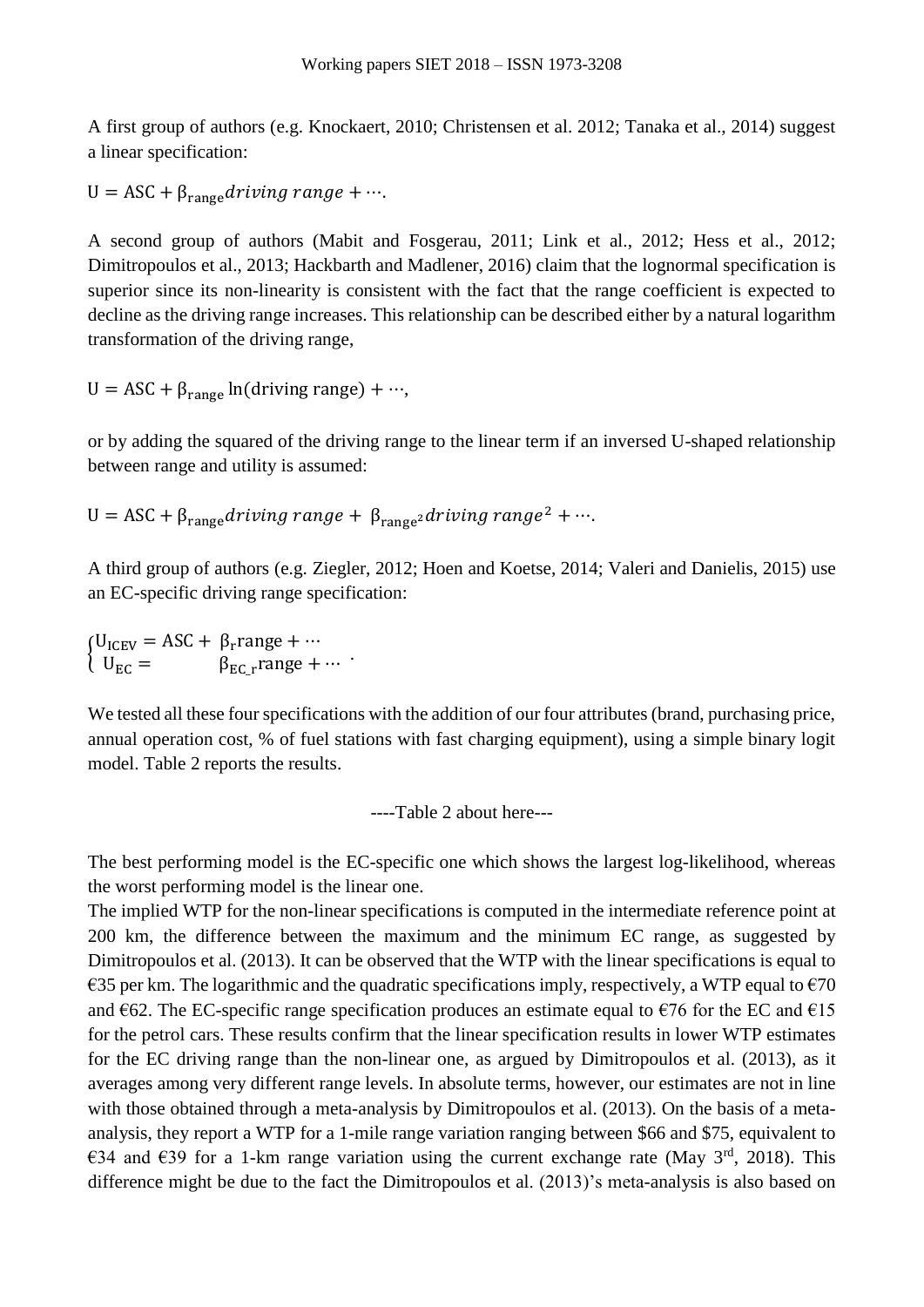studies published up to the year 2011, prior to the advent of electric cars and therefore suffers from underestimates due to lack of experience, as pointed out by Kurani et al. (1994) and Franke et al. (2012).

It can also be noted that the EC-specific specification results in WTP-estimates in line with the nonlinear specifications estimated at 200 km. Given its high statistical performance and the fact that it clearly differentiates between EC- and non-EC driving range, in the following model we will adopt an EC-specific specification for our analysis of the main sources of heterogeneity in the driving range valuation.

## 5 Detecting covariates of the driving range via a mixed logit model

In order to take into account preference heterogeneity and explain its determinants we estimate a mixed logit model.

We tried numerous specification in search for the one with the largest set of significant parameters and the highest explanatory power. Our preferred specifications are shown in Equation 1 and 2 (for EC and non-EC, respectively), whilst the results obtained through 1,000 random draws for simulated probabilities are reported in Table 3.

- $U_{EC}$  =  $\beta_{CE}$ ASC +  $\beta_{PP}$ PurchasePrice +  $\beta_{RE}$ ECrange +  $\beta_{AOC}$ AnnualOperatingCost +  $\beta$ ECSFuelStationWithFastCharging +  $\beta_B$  vwVolkswagen +  $\beta_B$ <sub>R</sub>Renault +  $\beta_B$ <sub>N</sub>Nissan +  $\beta_{RE\_MALE}$ ECrange x Gender +  $\beta_{RE\_NO\_CARS\_F}$ ECrange x NumberOfCarsInFamily +  $\beta$ RE EXPERTECTANGE X RespondentsCarExpertise +  $\beta$ <sub>ECS</sub> URBANFuelStationWithFastCharging x Residency +  $\varepsilon$  (1)
- $U_{\text{non EC}} = \beta_{PP}$ PurchasePrice +  $\beta_{RNE}$ Non-ECrange +  $\beta_{AOC}$ AnnualOperatingCost +  $\beta_B$ <sub>VW</sub>Volkswagen +  $\beta_{\text{B\_R}}$ Renault +  $\beta_{\text{B\_N}}$ Nissan + ε (2)

| Variables                                                             | Coeff.    | t-Ratio |
|-----------------------------------------------------------------------|-----------|---------|
| Random parameters                                                     |           |         |
| ASC*: EC $(\beta_{CE})^a$                                             | $-1.2927$ | $-5.9$  |
| EC range (100 km) $(\beta_{RE})^a$                                    | 0.6499    | 3.2     |
| Non-EC range (100 km) $(\beta_R)^a$                                   | 0.0953    | 6.0     |
| % of fuel stations with fast charging stalls $(\beta_{\text{ECS}})^a$ | 0.0211    | 6.8     |
| Non-random parameters                                                 |           |         |
| Purchase price ( $\epsilon$ 1,000) ( $\beta_{PP}$ )                   | $-0.0641$ | $-5.4$  |
| Annual operating cost ( $\epsilon$ 1,000) ( $\beta$ <sub>AOC</sub> )  | $-0.2370$ | $-4.3$  |

#### Table 3. Results of the preferred mixed effects model specification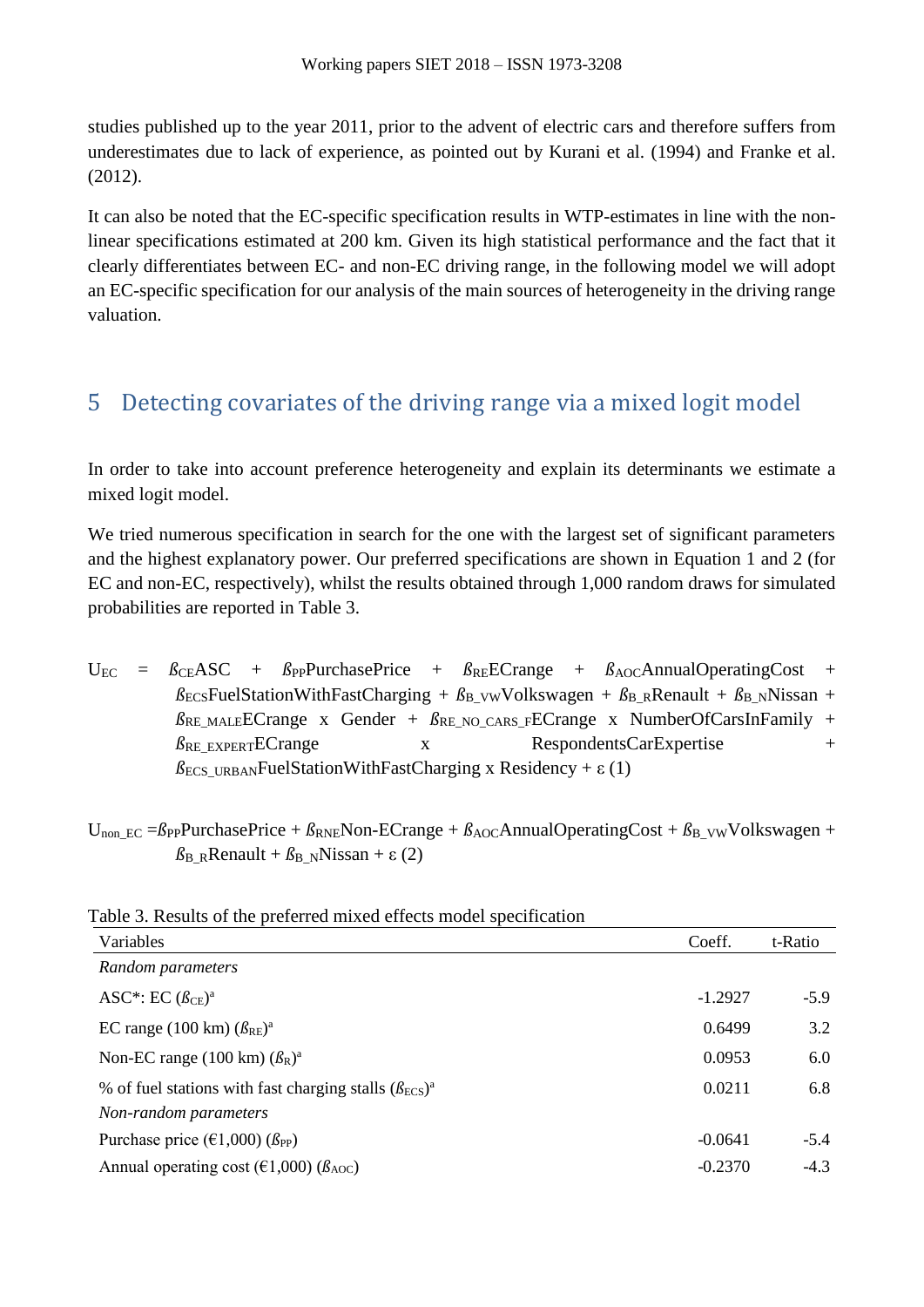| Brand Volkwagen $(\beta_{B_VW})$                                                                        | 0.9416     | 11.1   |
|---------------------------------------------------------------------------------------------------------|------------|--------|
| Brand Renault $(\beta_{B_R})$                                                                           | 0.3524     | 4.4    |
| Brand Nissan ( $\beta_{\rm B}$ <sub>N</sub> )                                                           | 0.3588     | 3.7    |
| Heterogeneity sources                                                                                   |            |        |
| EC range: Gender: Male $(\beta_{RE\_MALE})$                                                             | $-0.1272$  | $-1.7$ |
| EC range: No. of owned cars in the family (1 to 6) ( $\beta_{RE\_NO\_CARS\_F}$ )                        | $-0.1061$  | $-3.2$ |
| EC range: Self-evaluated level of expertise with cars (1 to 7) ( $\beta_{RE\_EXPERT}$ )                 | 0.0528     | 2.3    |
| % of fuel stations with fast charging stalls: Place of residency: Urban ( $\beta$ <sub>ECS</sub> URBAN) | 0.0095     | 2.0    |
| Ts ASC* EC                                                                                              | 3.0412     | 10.6   |
| Ts EC range                                                                                             | 0.2591     | 1.2    |
| Ts Non-EC range                                                                                         | 0.1613     | 2.5    |
| Ts % of fuel stations with fast charging stalls                                                         | 0.0123     | 0.6    |
| Adjusted R-squared no of observations                                                                   | 0.1536     |        |
| Number of observations                                                                                  | 3298       |        |
| Log likelihood                                                                                          | $-1924.85$ |        |

Source: our elaboration from survey data

*Notes*: \*ASC refers to the constant-specific attribute.

First, we identified the coefficients with the largest standard deviations indicating high preference heterogeneity. We find that this applies to the following attributes: constant-specific attribute, ECrange, non-EC range and % of fuel stations with fast charging stalls. Second, we tested different distributions that would fit the data and be consistent with our priors. We find that the constrained triangular distribution, imposing that the average to be equal to the spread of the distribution, therefore excluding coefficients value's contrary to our a-priori, fits the data quite well. Third, we tested which socio-economic variables explain the preference heterogeneity.

All attributes are significant and have the expected sign. It can be noted that the coefficient of the ECspecific range attribute is more than 6 times larger than the coefficient of the non-EC one. A strong preference for the VW cars relative to the Daimler Smart is also detected. Thanks to our socioeconomic data, we considered the following potential covariates with the EC-specific range attribute: gender, age, level of education, employment, household income, place of residency, number of cars owned by the family, availability of owned garage or car box, average distance by car per trip, number of yearly return trips by car over 400 km, ECs' driving experience, and knowledge of cars. Only the following ones are jointly statistically significant: gender, number of cars owned by the family, knowledge of cars. Their interpretation is the following. Men are more sensitive than women to the effect of the EC range, in line with the findings of Valeri and Danielis (2015). The larger the number of cars owned by the family members the lower the sensitivity of the sample to the EC range, a reasonable outcome since households who can rely on a larger number of vehicles are more likely to own one car able to travel longer distances. The higher the self-declared car knowledge the larger the sensitivity to the EC range. We also find that the place of residency is a significant covariate of the attribute % of fuel stations with fast charging stalls, meaning that respondents who live in a urban area are more sensitive to the density of electric charging stations, since they are less likely to own a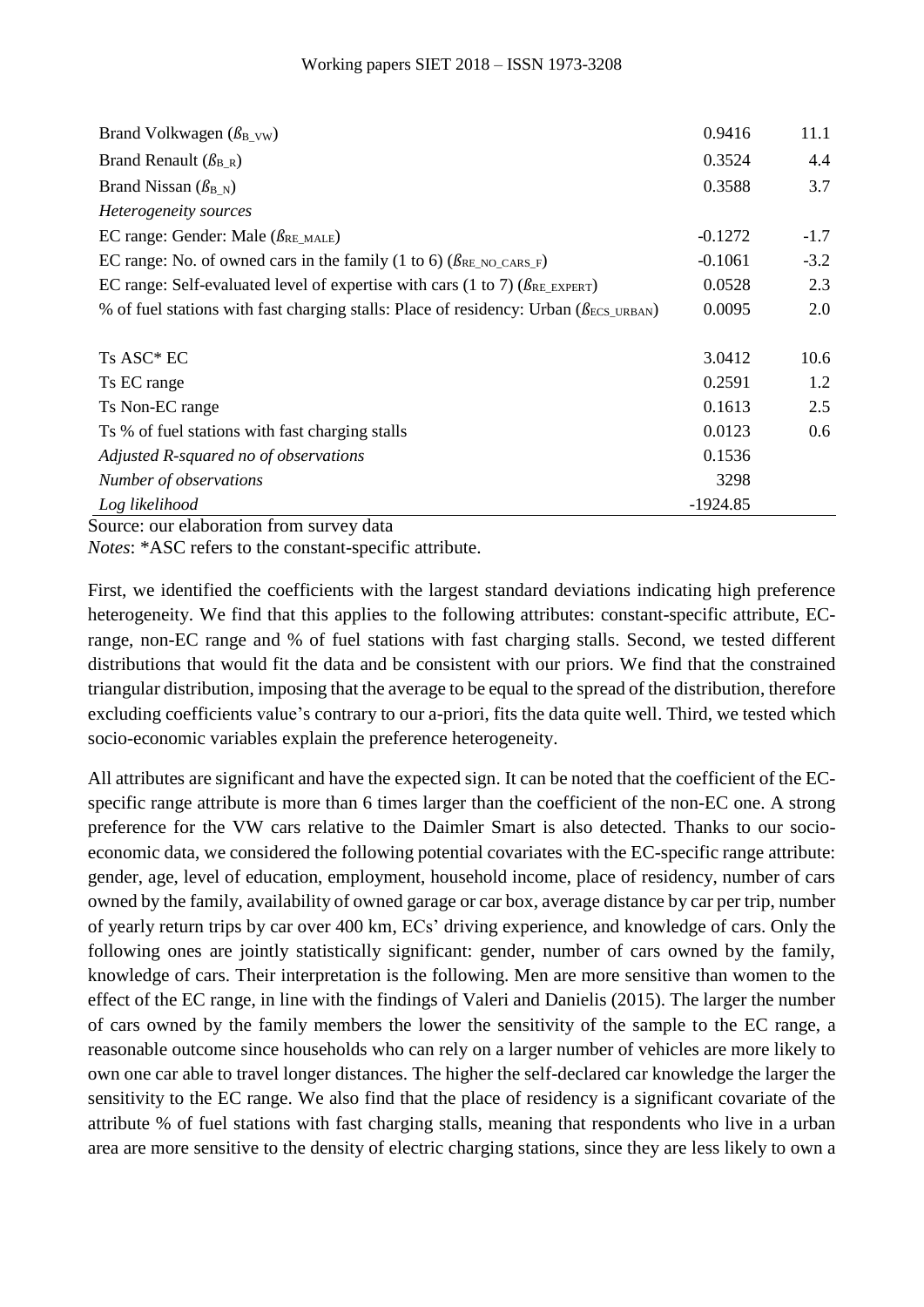private garage. No attempt has been made to explore the heterogeneity determinants of the non-EC range since this is not the focus of our investigation.

The implied WTP is presented in Table 3. The WTP would normally vary from 37 to 106  $\epsilon$ /km, depending on the socio-economic characteristics of the respondent.

| $\ldots$ million $\ldots$ is a set of the million form of $\ldots$ |                     |  |  |  |  |
|--------------------------------------------------------------------|---------------------|--|--|--|--|
|                                                                    | WTP $(\epsilon/km)$ |  |  |  |  |
| Male (coded: 1)                                                    | 82                  |  |  |  |  |
| Female (coded: 2)                                                  | 62                  |  |  |  |  |
| 1-car family member (coded: 1)                                     | 85                  |  |  |  |  |
| 2-car family member (coded: 2)                                     | 68                  |  |  |  |  |
| Car expert (level 1, coded: 1)                                     | 143                 |  |  |  |  |
| Car non-expert(level 5, coded: 5)                                  | 110                 |  |  |  |  |
| Lowest joint evaluation: Female, 2-car family, non-expert          | 37                  |  |  |  |  |
| Highest joint evaluation: Male, 1-car family, expert               | 106                 |  |  |  |  |

Table 4. Implied WTP of the mixed logit model

## 6 Simulation

The parameters of the mixed logit are now used to perform a model simulation in order to estimate the variation in the probability of buying an EC versus a petrol car when the current base case values are altered.

The base case scenario derives from the SQ consisting in the current value (Table 1) and an assumed % of fuel stations equipped with fast charging stalls equal to 10% (a policy goal of the Regional Administration, higher than the current number).

The simulative scenarios considered are the following:

- S1) Increase from 10% to 50% of the % of fuel stations equipped with fast charging stalls
- S2) Increase from 10% to 100% of the % of fuel stations equipped with fast charging stalls
- S3) EC range increase by 25%
- S4) EC range increase by 50%
- S5)  $\epsilon$ 5,000 subsidy on purchase price

S6) Increase from 10% to 50% of the % of fuel stations equipped with fast charging stalls and EC range increase by 25%

S7 ) Increase from 10% to 100% of the % of fuel stations equipped with fast charging stalls, EC range increase by 50% and  $\epsilon$ 5,000 subsidy on purchase price

Table 5 reports the results, considering the 3 covariates resulting from the mixed logit estimation. It is to be read as follow. If the % of fuel stations equipped with fast charging stalls increases from the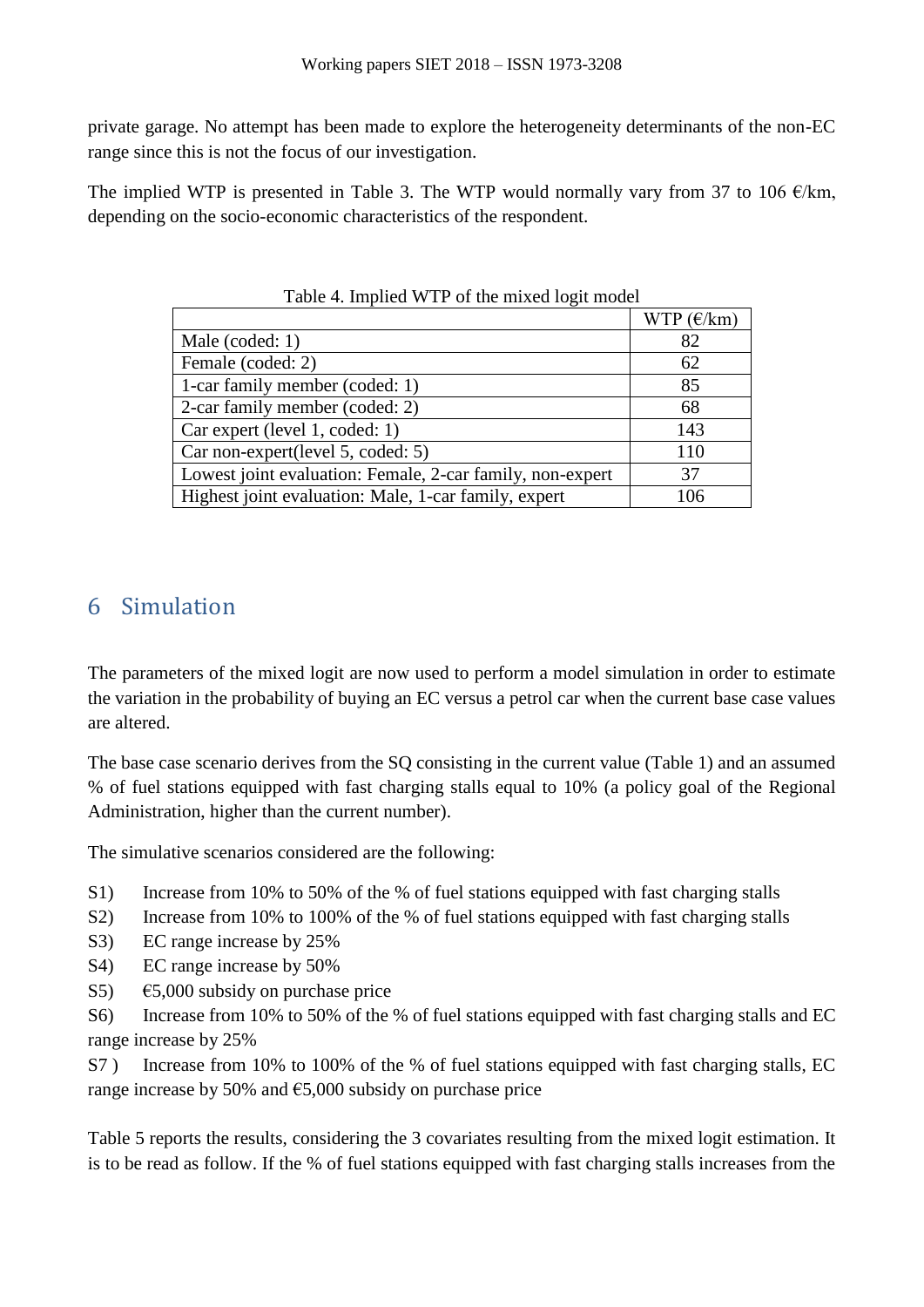base case scenario value of 10% to 50% (S1), women would be 3.6% more likely to buy an electric car than a petrol car, all other attributes held constant. It can be seen that cars experts (i.e, the respondents who self-evaluated their level of expertise with cars equal to 5 on a scale1 to 7) are the more reactive to all scenarios. The interpretation being that they value more than any other respondent type positive changes towards ECs. Comparing among scenarios, it can be observed that the assumed infrastructural improvements are more convincing than the assumed ECs range increases or purchasing price decreases. Very relevant changes in the probability preferring an electric car over a petrol one requires joint improvements in all dimension considered: fast charging network, driving range improvements and financial incentives.

# 7 Conclusions

This paper reports the results of a stated preference study, carried out in Italy in 2017, on consumers' preferences between an electric and a petrol car. The main focus of the analysis is to evaluate the role of the driving range in consumers purchasing decisions. We tested the statistical performance of alternative driving range specifications in the random utility model, evaluated the implicit WTP of our sample, and compared it with the results so far presented in the literature. Furthermore, we searched for the main covariates that explain ECs' driving range preference heterogeneity and carried out simulative analysis to assess the driving range impact on ECs uptake.

Although in Italy and in the Friuli Venezia Giulia Region the ECs uptake is yet very limited, the sample of our respondents knew and was interested in buying an EC. Most likely, information via various media and Internet on EC has reached large segments of the population and in many Italian locations charging stations are getting increased attention. However, informal and statistical evidence suggests that ECs' driving range limitations are still a main factor of concern, preventing people from buying ECs.

Having administered an admittedly-limited number of stated choice interviews, the preference data collected lead us to confirming Dimitropolous et al. (2013)'s statement that the linear specification of the driving range parameter in the utility function leads to a lower WTP estimate than the logarithmic, quadratic and EC-specific ones. We find a superior goodness of fit when using the EC range-specific specification relative to other ones, which leads to an implied WTP of a 1-km increase in the driving range equal to  $\epsilon$ 76 for the EC and  $\epsilon$ 15 for the petrol cars. Compared with estimates resulting from the meta-analysis performed by Dimitropolous et al. (2013) on up to 2011 stated preference studies equivalent to €34 and €39 for a 1-km range variation, our estimate let us conclude that a better knowledge of the ECs, in general, and their driving limitation in the day-to-day use, in particular, have reinforced consumers' concerns on ECs' range.

The use of the mixed logit model – in order to allow for and explain preference heterogeneity – results in a coefficient of the EC-specific range attribute 6 times larger than the coefficient of the non-EC one. The jointly statistically significant covariates explaining the heterogeneity of the coefficient of the EC-specific range attribute are gender, number of cars owned by the family, and knowledge of cars. Men are more sensitive than women to the effect of the EC range. The larger the number of cars owned by the family members the lower the sensitivity to the EC range. The higher the self-declared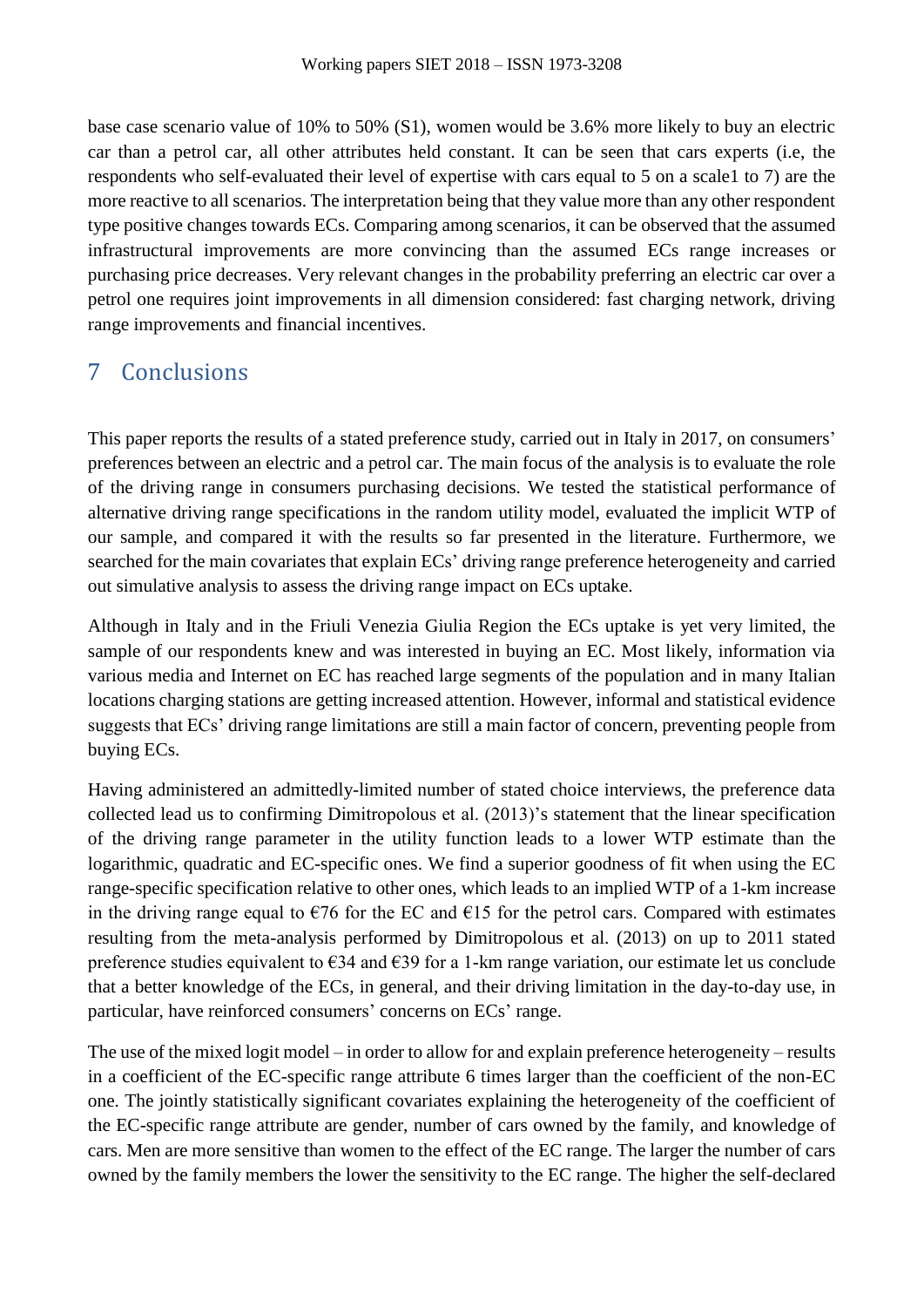car knowledge the larger the sensitivity to the EC range. Other potential covariate such as age, level of education, employment, household income, availability of owned garage or car box, average distance by car per trip, number of yearly return trips by car over 400 km were found not statistically significant. We also found that the place of residency is a significant covariate of the attribute % of fuel stations with fast charging stalls. The imply WTP for a 1-km increase in the EC driving range derived from this model varies from 37 to 106  $\epsilon$ /km, depending on the socio-economic characteristics of the respondent, thus confirming the importance of this attribute in the car choice decisions of our sample.

Lastly, we have performed a simulative analysis that showed that infrastructural improvements increase the probability of opting for an EC instead of a petrol one even more than increasing the EC driving range or decreasing the EC purchasing price. Very relevant increases in the probability of buying an electric car (ranging from 28 to 68%) requires joint improvements in fast charging network, driving range and financial incentives.

These outcomes justify the formulation of at least two policy recommendations. Policy makers should set up incentives to provide a larger number of fast charging stations, possibly in the same location of current fuel stations, to send a clear signal that ECs enjoy public support. Increases in the driving range are urgently needed and will be rewarded by the consumers, since a 100 km driving range increase is valued up to  $\epsilon$ 10,600. This could be accomplished through R&D efforts undertaken by private companies, with the support by the public sector through financial and fiscal incentives granted to academic\non-academic research institutes.

The estimates presented in this paper suffer from the common data uncertainties, related to the sample size and its representativeness. Moreover, since technological, economic and political developments might induce relevant changes in the car market, variations in the preference structure of the car buyers are possible and need to be closely monitored. Our future research envisions a new choice experiment on both a larger sample size and on an extended geographical (possibly international) dimension. We would also like to improve our understanding of the relationship amongst the density of electric charging stations, the individual-specific mobility needs and WTP for the EC driving range. A further research goal is to test whether there is a threshold driving range beyond which customers are comfortable with the EC driving range.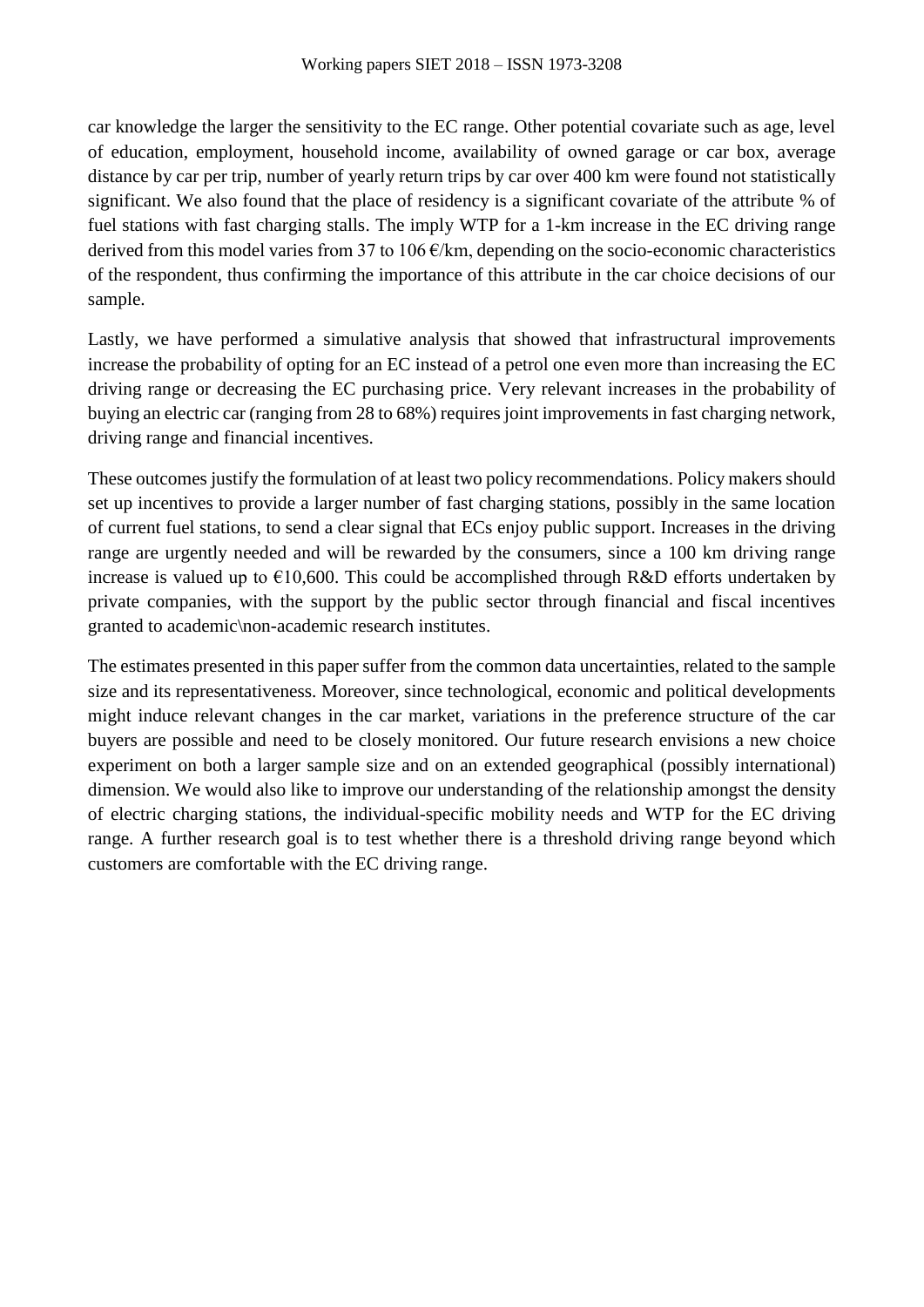#### **References**

- Anderson S., Palma A.D., Thiesse J.F. (1992), *Discrete Choice Theory of Product Differentiation*. MIT Press, Cambridge.
- Bahamonde-Birke, F. J., Hanappi, T. (2016), "The potential of electromobility in Austria: Evidence from hybrid choice models under the presence of unreported information", *Transportation Research Part A: Policy and Practice*, 83, 30-41.
- Beggs S., Cardell S., Hausman J. (1981). "Assessing the potential demand for electric cars", *Journal of econometrics*, 17(1), 1-19.
- Beggs S., Cardell, S. (1980). Choice of smallest car by multi-vehicle households and the demand for electric vehicles, *Transportation Research Part A: General*, Volume 14, Issues 5–6, 389-404
- Ben-Akiva M., Lerman S. (1985), *Discrete choice analysis: theory and application to travel demand*. MIT Press, Cambridge.
- Bliemer M.C., Rose, J.M. (2010), "Construction of experimental designs for mixed logit models allowing for correlation across choice observations", *Transportation Research Part B: Methodological*, 44(6), pp. 720-734.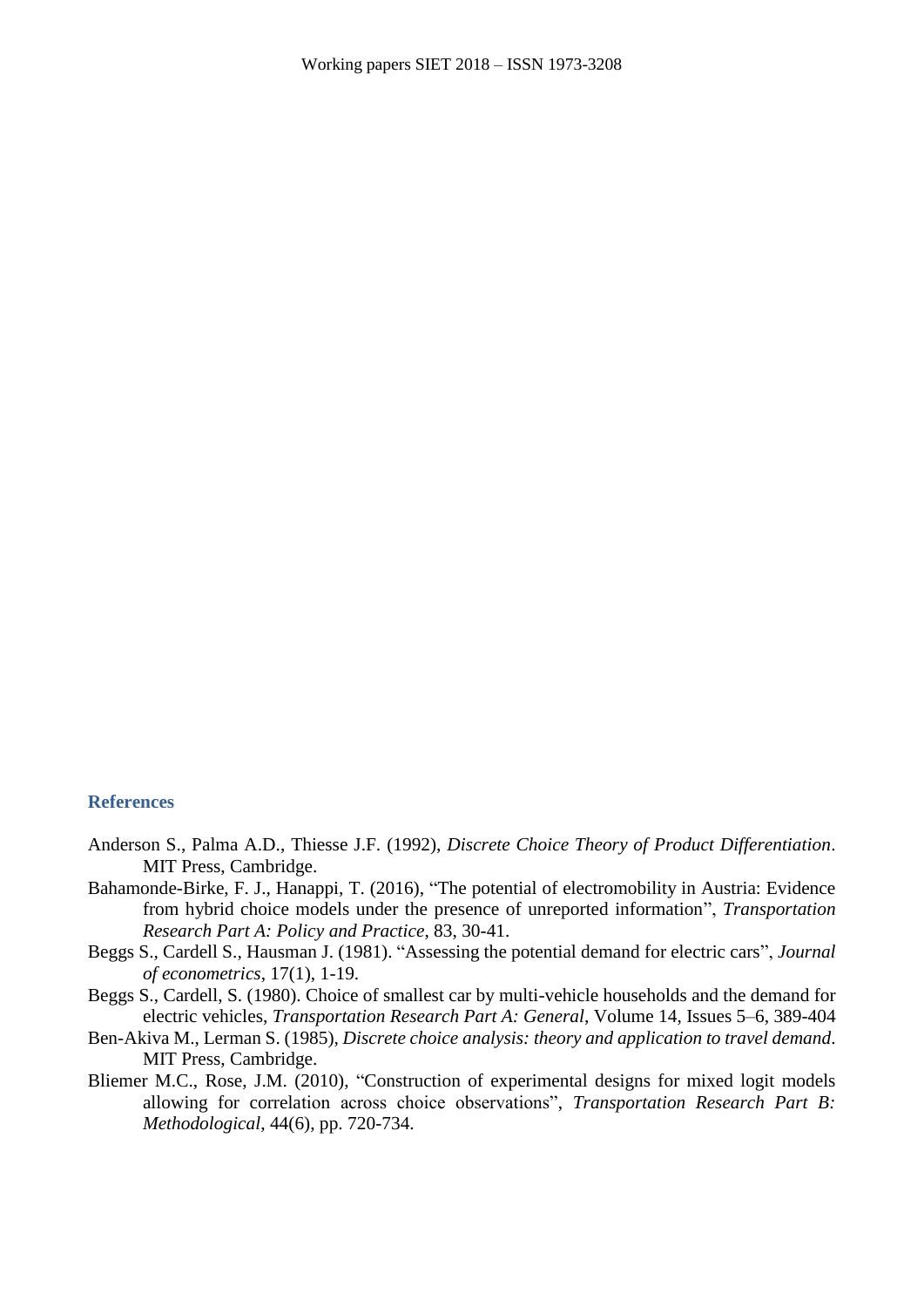- Bliemer M.C., Rose J.M. (2011), "Experimental design influences on stated choice outputs: An empirical study in air travel choice", *Transportation Research Part A: Policy and Practice*, 45(1), pp. 63-79.
- Brownstone D., Bunch D., Train K (2000), "Joint mixed logit models of stated and revealed preferences for alternative-fuel vehicles" *Transportation Research Part B*, 34 (5), 315-338.
- Calfee J. E. (1985), "Estimating the demand for electric automobiles using fully disaggregated probabilistic choice analysis". *Transportation Research Part B: Methodological*, 19(4), 287- 301.
- Cherchi E. (2017), "A stated choice experiment to measure the effect of informational and normative conformity in the preference for electric vehicles", *Transportation Research Part A: Policy and Practice*, 100, 88-104.
- Christensen L., Kveiborg O., Mabit S. L. (2010), The market for electric vehicles–What do potential users want. In Proceedings of the 12th world conference on transportation research (WCTR'10), Lisbon, Portugal, pp. 11-15.
- Coffman M., Bernstein P., Wee S. (2017), "Electric vehicles revisited: a review of factors that affect adoption", *Transport Reviews*, 37(1), 79-93.
- Danielis R., Giansoldati M., Rotaris L. (2018), "A probabilistic total cost of ownership model to evaluate the current and future prospects of electric cars uptake in Italy", *Energy Policy*, Vol. 119, August, pp. 268-281.
- Daziano R. A. (2013), "Conditional-logit Bayes estimators for consumer valuation of electric vehicle driving range", *Resource and Energy Economics*, 35(3), 429-450.
- Daziano R. A., Chiew E. (2012). "Electric vehicles rising from the dead: data needs for forecasting consumer response toward sustainable energy sources in personal transportation", *Energy Policy*, 51, 876-894.
- Dimitropoulos A., van Ommeren J. N., Koster P., Rietveld P. (2016), "Not fully charged: Welfare effects of tax incentives for employer-provided electric cars", *Journal of Environmental Economics and Management*, 78, 1-19.
- Egbue O., Long S. (2012), "Barriers to widespread adoption of electric vehicles: An analysis of consumer attitudes and perceptions", *Energy policy*, 48, 717-729.
- Franke T., Neumann I., Bühler F., Cocron P., Krems J.F. (2012), "Experiencing range in an electric vehicle: understanding psychological barriers", *Applied Psychology* 61 (3), 368–391.
- Hackbarth, A., & Madlener, R. (2013), "Consumer preferences for alternative fuel vehicles: A discrete choice analysis", *Transportation Research Part D: Transport and Environment*, 25, 5-17.
- Hess S., Fowler M., Adler T., Bahreinian A. (2012), "A joint model for vehicle type and fuel type choice: evidence from a cross-nested logit study", *Transportation*, 39:593–625
- Hoen A., Koetse M. J. (2014), "A choice experiment on alternative fuel vehicle preferences of private car owners in the Netherlands", *Transportation Research Part A: Policy and Practice*, 61, 199-215.
- Huber J., Zwerina K. (1996), "The importance of utility balance and efficient choice designs', *Journal of Marketing Research*, 33, 307-317.
- Jensen A. F., Cherchi E., Mabit S. L. (2013), "On the stability of preferences and attitudes before and after experiencing an electric vehicle", *Transportation Research Part D: Transport and Environment*, 25, 24-32.
- Kim S., Lee J., Lee C. (2017), "Does driving range of electric vehicles influence electric vehicle adoption?" *Sustainability*, 9(10), 1-15.
- Knockaert J. (2010), *Economic and Technical Analysis of Road Transport Emissions*, Ph.D. Dissertation, Katholieke Universiteit Leuven, Faculty of Engineering, Department of Mechanical Engineering.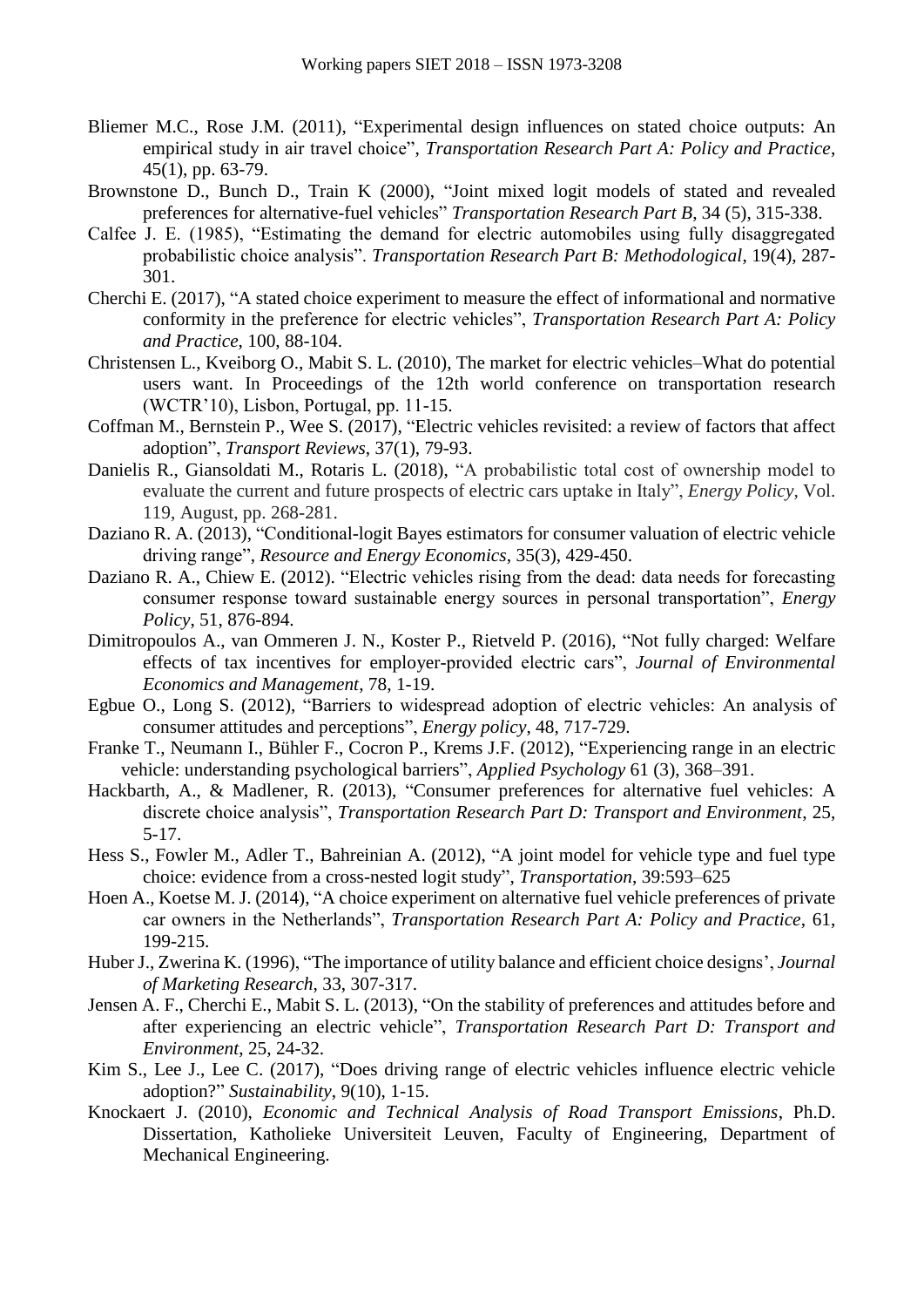- Kurani K.S., Turrentine T., Sperling D. (1994), "Demand for electric vehicles in hybrid households: an exploratory analysis", *Transport Policy*, 1 (4), 244–256.
- Link C., Raich U., Sammer G., Stark J. (2012), "Modeling demand for electric cars-a methodical approach", *Procedia-Social and Behavioral Sciences*, 48, 1958-1970.
- Mabit S. L., Fosgerau M. (2011), "Demand for alternative-fuel vehicles when registration taxes are high", *Transportation Research Part D: Transport and Environment*, 16(3), 225-231.
- McFadden D. (1981), *Econometrics Models of Probabilistic Choice, Structural Analysis of Discrete Data*. MIT Press, Cambridge.
- McFadden D., Train K. (2000), "Mixed MNL models for discrete response", *Journal of Applied Econometrics*, 15, pp. 447-470.
- Tanaka M., Ida T., Murakami K., Friedman L. (2014), "Consumers' willingness to pay for alternative fuel vehicles: A comparative discrete choice analysis between the US and Japan", *Transportation Research Part A: Policy and Practice*, 70, 194-209.
- Train, K.E., 2002. *Discrete Choice Methods with Simulations*. Cambridge University Press, Cambridge.
- Valeri E., Danielis R (2015), "Simulating the market penetration of cars with alternative fuelpowertrain technologies in Italy", *Transport Policy*, 37, 44-56
- Yu J., Goos P., Vandebroek M. (2009), "Efficient choice-based designs for estimating panel mixed logit models", Presented at the Leuven Statistical Day.
- Ziegler A. (2012), "Individual characteristics and stated preferences for alternative energy sources and propulsion technologies in vehicles: A discrete choice analysis for Germany", *Transportation Research Part A: Policy and Practice*, 46(8), 1372-1385.

#### **Abbreviations**

EC: electric car

Non-EC: non-electric car

WTP: willingness to pay

ASC: constant-specific attribute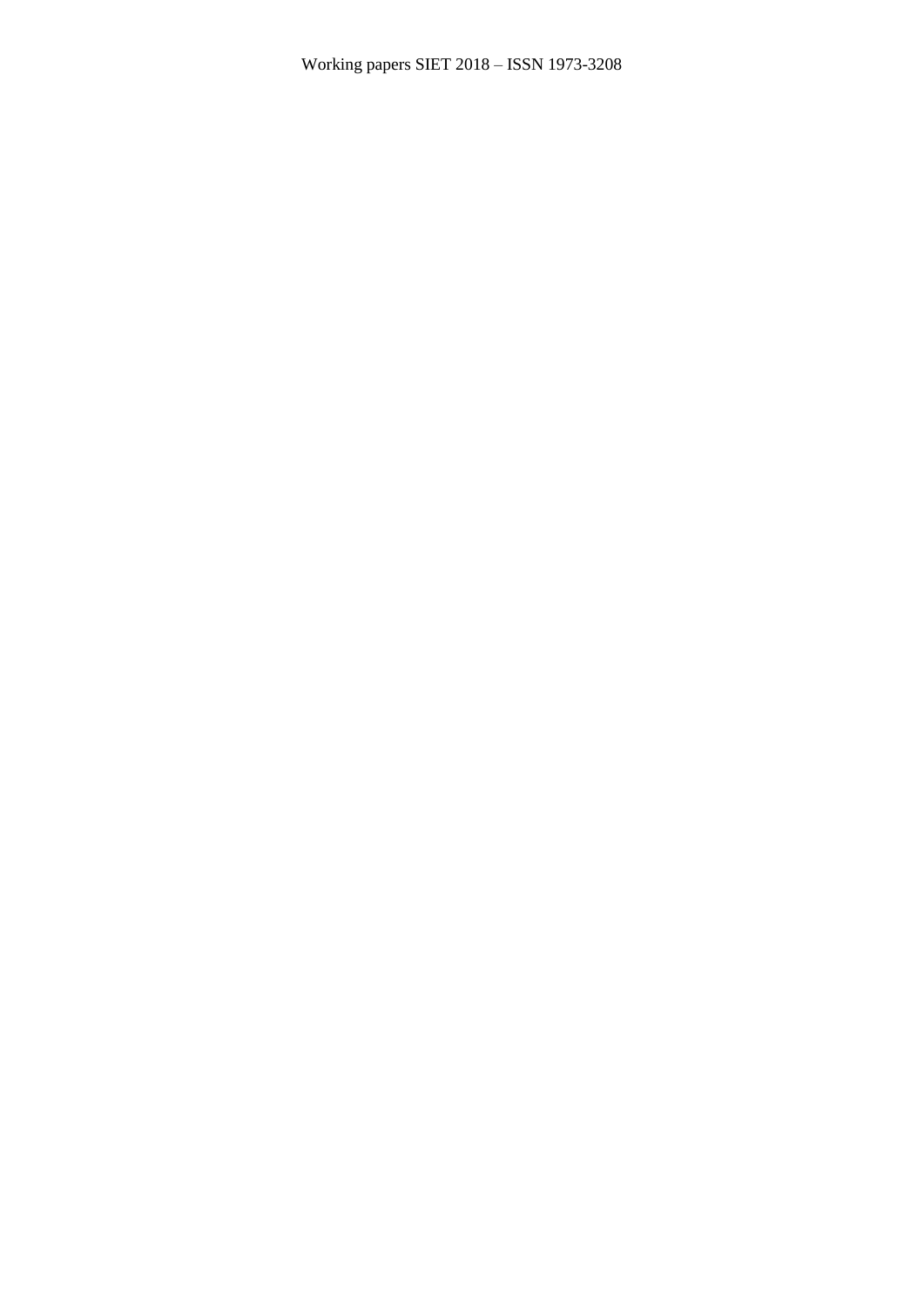|                                    | Daimler          | $\overline{\phantom{0}}$ |          |        |        |                                                                      |        |               |
|------------------------------------|------------------|--------------------------|----------|--------|--------|----------------------------------------------------------------------|--------|---------------|
|                                    | <b>Smart For</b> |                          | VW Egolf |        |        |                                                                      |        | Daimler Smart |
| <b>Attributes</b>                  | Four ED          | VW Golf                  |          |        |        | kWh 35.8 Renault Clio Renault Zoe Nissan Pulsar Nissan Leaf For Four |        |               |
| Purchase price $(\epsilon)$        | 24,559           | 20,400                   | 37,600   | 16,350 | 33,250 | 18,090                                                               | 30,690 | 12,960        |
| Driving range (km)                 | 145              | 610                      | 300      | 714    | 300    | 1,000                                                                | 199    | 428           |
| Annual operating cost $(\epsilon)$ | .791             | 3,396                    | .666     | 2,908  | .,679  | 2,859                                                                | 1,750  | 3,049         |
| Source: www.alvolante.it           |                  |                          |          |        |        |                                                                      |        |               |

Table 1. Status quo for the main attributes of the eight selected cars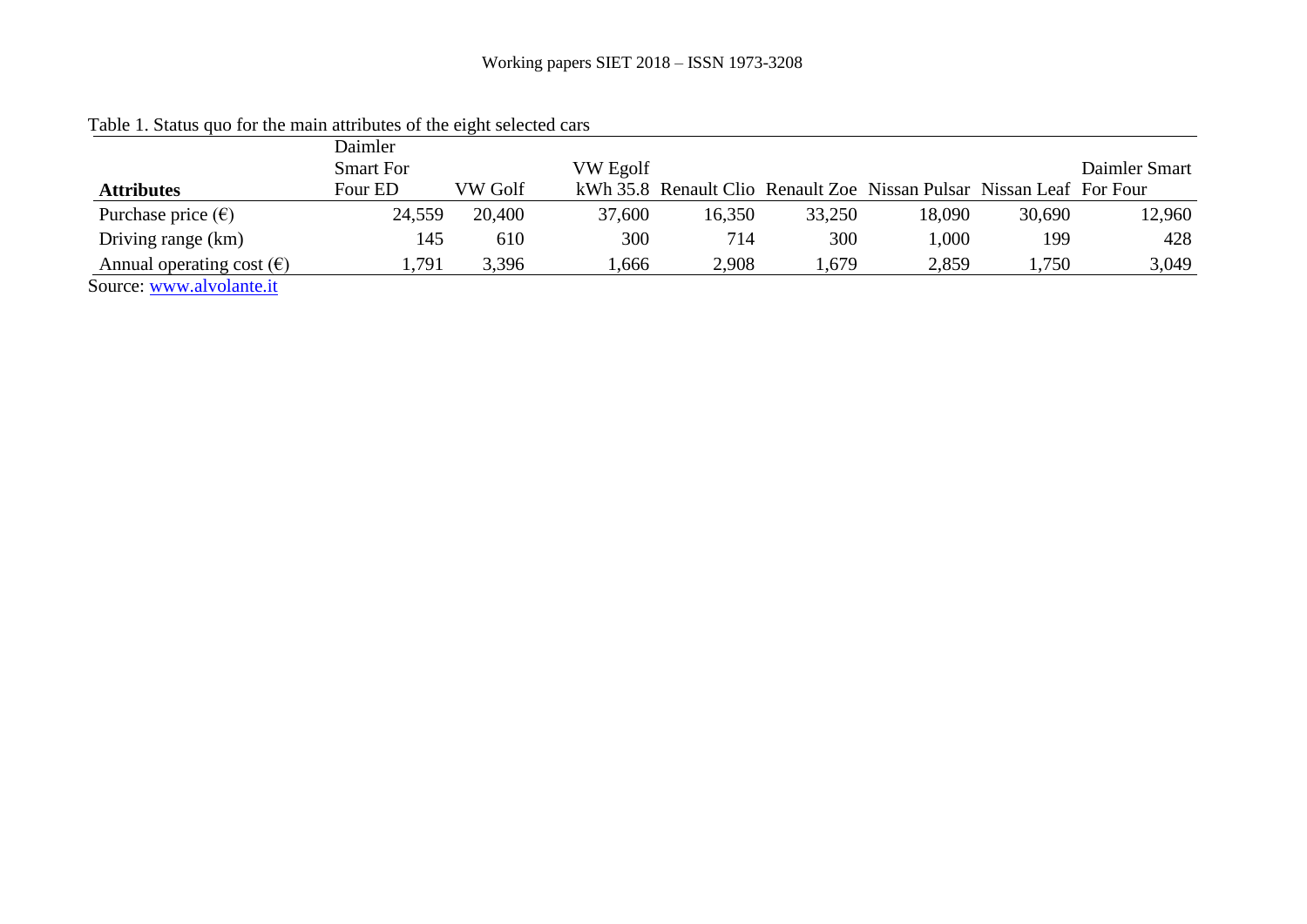|                                              | (1)<br><b>Linear</b> |         | (2)<br>Logarithmic |         | (3)         |         | (4)                |         |  |
|----------------------------------------------|----------------------|---------|--------------------|---------|-------------|---------|--------------------|---------|--|
|                                              |                      |         |                    |         | Quadratic   |         | <b>EC-specific</b> |         |  |
| <b>Variables</b>                             | Coeff.               | t-ratio | Coeff.             | t-ratio | Coeff.      | t-ratio | Coeff.             | t-ratio |  |
| <b>Constant EC</b>                           | $-0.429285$          | $-3.5$  | $-0.167877$        | $-1.2$  | $-0.121491$ | $-0.8$  | $-0.957057$        | $-5.5$  |  |
| Generic range (100 km)                       | 0.000527             | 4.2     | 0.491301           | 5.5     | 0.293542    | 4.2     |                    |         |  |
| Generic range squared (100 km)               |                      |         |                    |         | $-0.014468$ | $-3.5$  |                    |         |  |
| EC-specific range (100 km)                   |                      |         |                    |         |             |         | 0.003020           | 5.0     |  |
| Non-EC range (100 km)                        |                      |         |                    |         |             |         | 0.000607           | 4.8     |  |
| Purchase price $(\epsilon)$                  | $-0.000015$          | $-1.9$  | $-0.000035$        | $-3.7$  | $-0.000038$ | $-3.7$  | $-0.000040$        | $-4.1$  |  |
| Annual operating costs $(\epsilon)$          | $-0.000120$          | $-2.7$  | $-0.000158$        | $-3.4$  | $-0.000174$ | $-3.6$  | $-0.000160$        | $-3.4$  |  |
| % of fuel stations with fast charging stalls | 0.014470             | 6.2     | 0.016200           | 6.8     | 0.017000    | 7.0     | 0.016007           | 6.8     |  |
| <b>Brand Volkswagen</b>                      | 0.552354             | 8.7     | 0.611958           | 9.3     | 0.615205    | 9.3     | 0.639495           | 9.5     |  |
| <b>Brand Renault</b>                         | 0.156792             | 2.4     | 0.189553           | 2.9     | 0.190533    | 2.9     | 0.222449           | 3.3     |  |
| <b>Brand Nissan</b>                          | 0.101037             | 1.4     | 0.157971           | 2.1     | 0.141927    | 1.9     | 0.218047           | 2.8     |  |
| Number of observations                       | 3298                 |         | 3298               |         | 3298        |         | 3298               |         |  |
| <b>Adjusted R-squared</b>                    | 0.0283               |         | 0.0311             |         | 0.0307      |         | 0.0320             |         |  |
| Log-Likelihood                               | $-2205.3$            |         | $-2198.8$          |         | $-2199.0$   |         | $-2196.2$          |         |  |
| Reference point (km)                         |                      |         | 200                |         | 200         |         |                    |         |  |
| Generic WTP $(E/km)$                         | 35                   |         | 70                 |         | 62          |         |                    |         |  |
| EC WTP $(\epsilon/km)$                       |                      |         |                    |         |             |         | 76                 |         |  |
| Non-EC WTP $(\epsilon/km)$                   |                      |         |                    |         |             |         | 15                 |         |  |

### Table 2. Comparison of alternative specifications – Estimates of binary logit models

Source: our elaboration from survey data